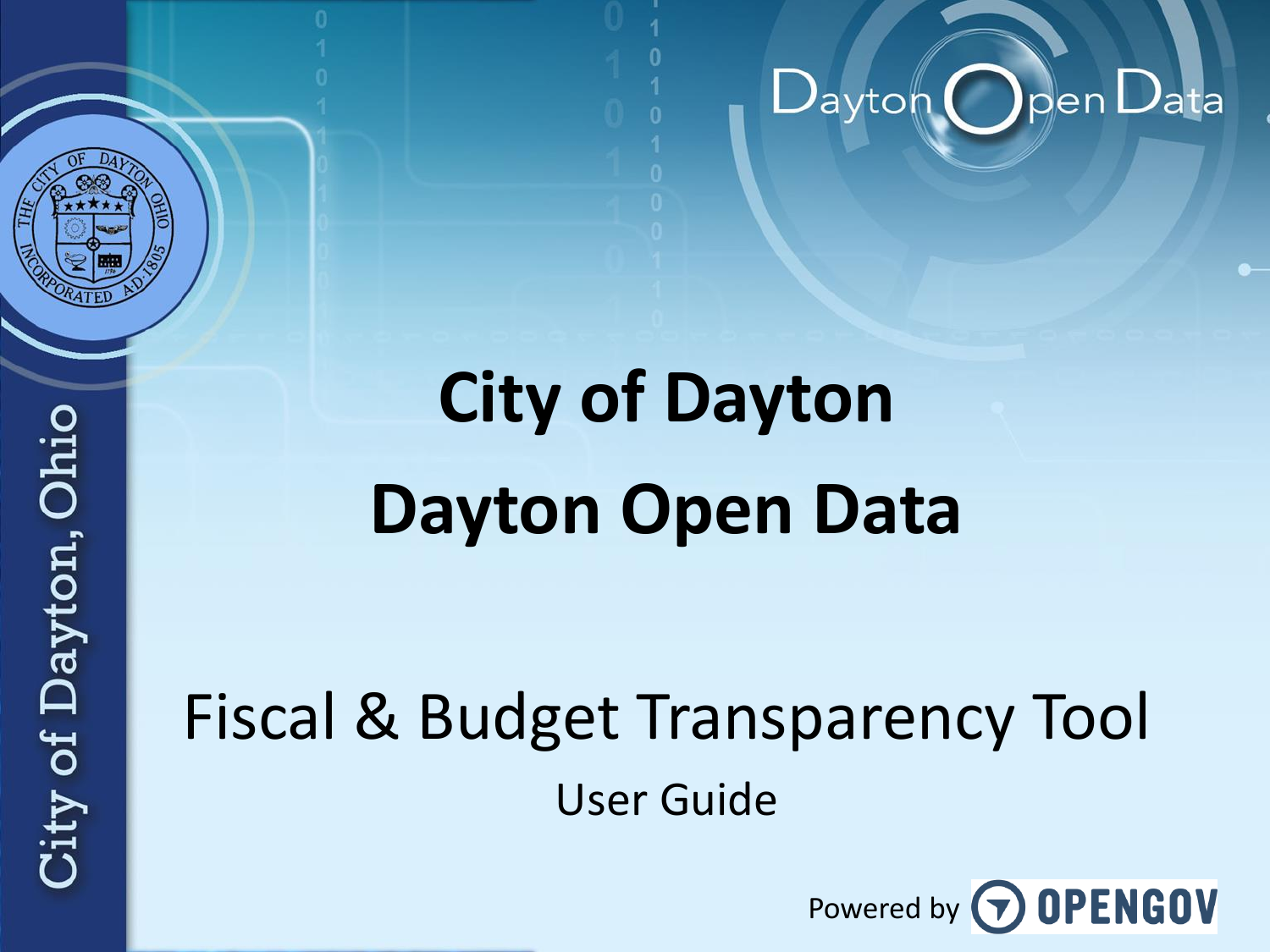Dayton's Fiscal and Budget Transparency Tool allows you to access full financial data on easy-to-understand charts and graphs, in just a few clicks.

 $\mathsf{Dayton}$  (



#### www.daytonohio.gov

 $\bigcirc$  pen  $D$ ata

City of Dayton, Ohio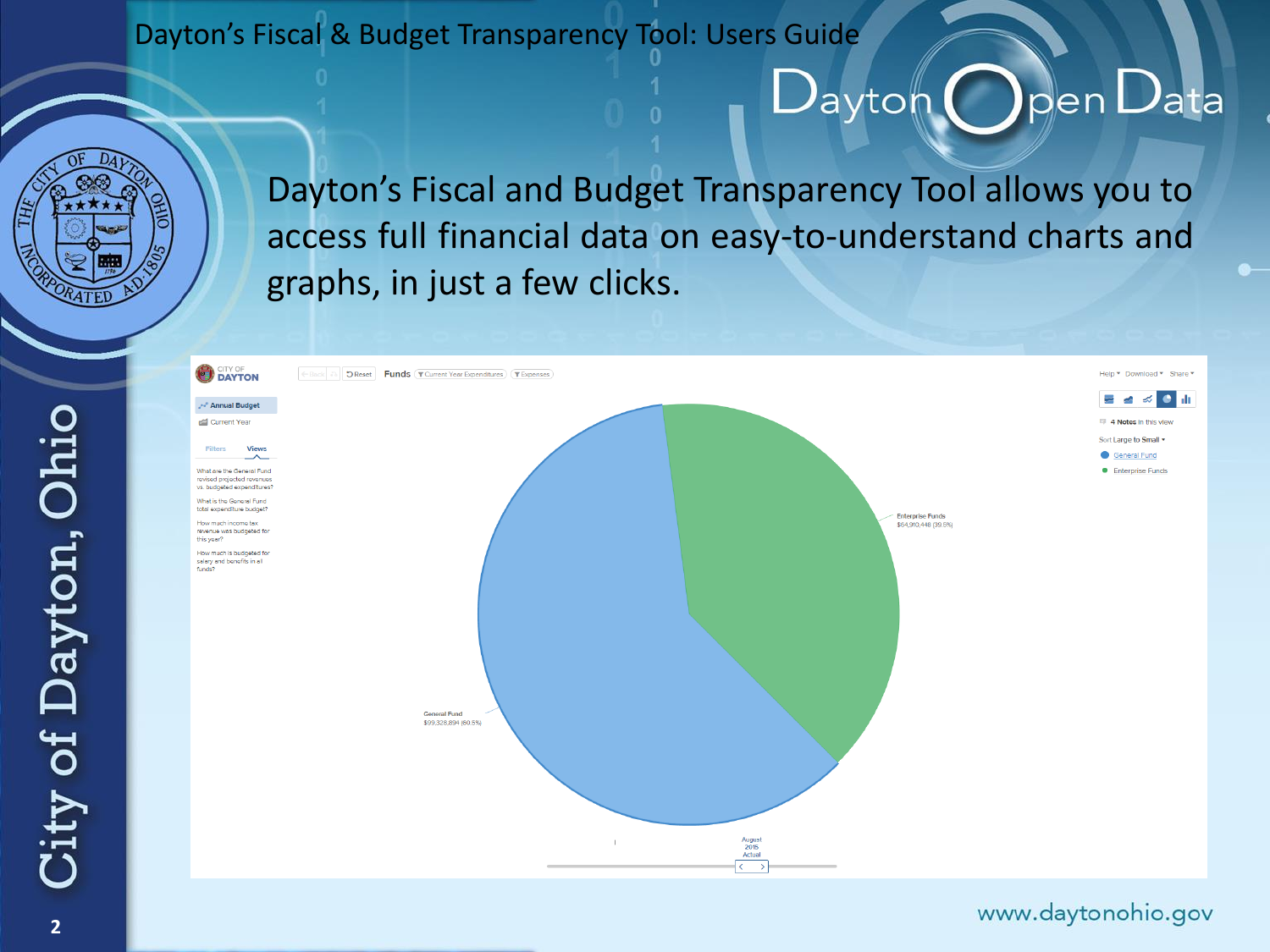

The **Annual Budget** report displays the full year budget and each of the completed month's data within the current year. The **Current Year** report allows the user to select a specific month and look at the data in an actual versus budget format.



www.daytonohio.gov

 $D$ ayton ( ) pen  $D$ ata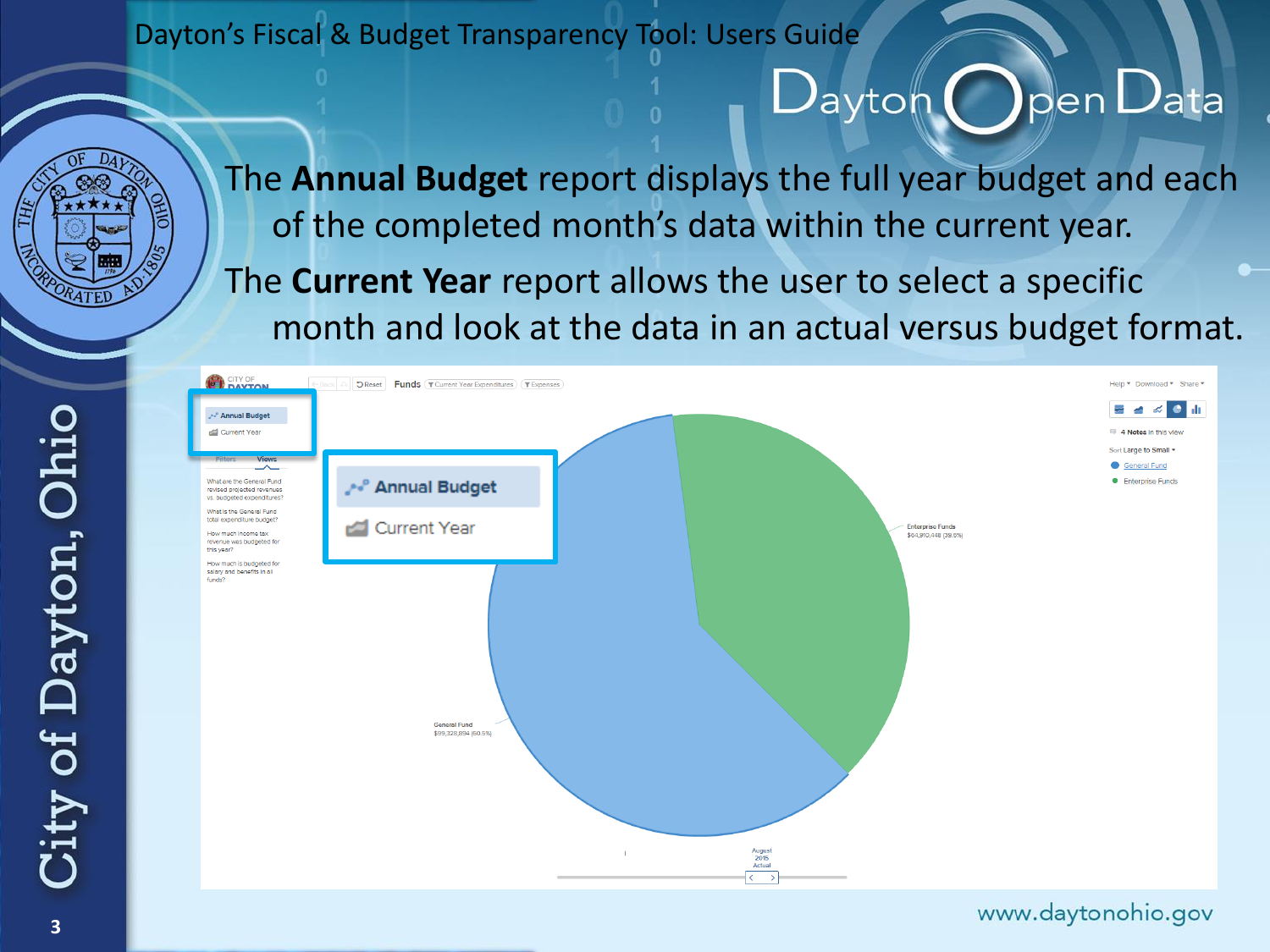

Click on any of the **Saved Views** to see answers to some of the most frequently asked questions.

| <b>O CITY OF</b><br>D Reset Funds T Current Year Expenditures T Expense<br>$\leftarrow$ Back                                                                                                                                                                                                                    |                                             |                                                                                                                                                      |                                                 |                                                                                 |
|-----------------------------------------------------------------------------------------------------------------------------------------------------------------------------------------------------------------------------------------------------------------------------------------------------------------|---------------------------------------------|------------------------------------------------------------------------------------------------------------------------------------------------------|-------------------------------------------------|---------------------------------------------------------------------------------|
| Annual Budget<br>Current Year<br><b>Views</b><br>Filters                                                                                                                                                                                                                                                        |                                             | <b>Views</b><br><b>Filters</b>                                                                                                                       |                                                 | $\bullet$<br>L<br>4 Notes in this view<br>Sort Large to Small .<br>General Fund |
| $\overline{\phantom{a}}$<br>What are the General Fund<br>revised projected revenues<br>vs. budgeted expenditures?<br>What is the General Fund<br>total expenditure budget?<br>How much income tax<br>revenue was budgeted for<br>this year?<br>How much is budgeted for<br>salary and benefits in all<br>funds? |                                             | What are the General Fund<br>revised projected revenues<br>vs. budgeted expenditures?<br>What is the General Fund<br>total expenditure budget?       | <b>Enterprise Funds</b><br>\$64,910,448 (39.5%) | <b>C</b> Enterprise Funds                                                       |
|                                                                                                                                                                                                                                                                                                                 | <b>General Fund</b><br>\$99,328,894 (60.5%) | How much income tax<br>revenue was budgeted for<br>this year?                                                                                        |                                                 |                                                                                 |
|                                                                                                                                                                                                                                                                                                                 |                                             | How much is budgeted for<br>salary and benefits in all<br>funds?<br><b>August</b><br>2015<br>Actual<br>$\left\langle \right\rangle$<br>$\rightarrow$ |                                                 |                                                                                 |

#### www.daytonohio.gov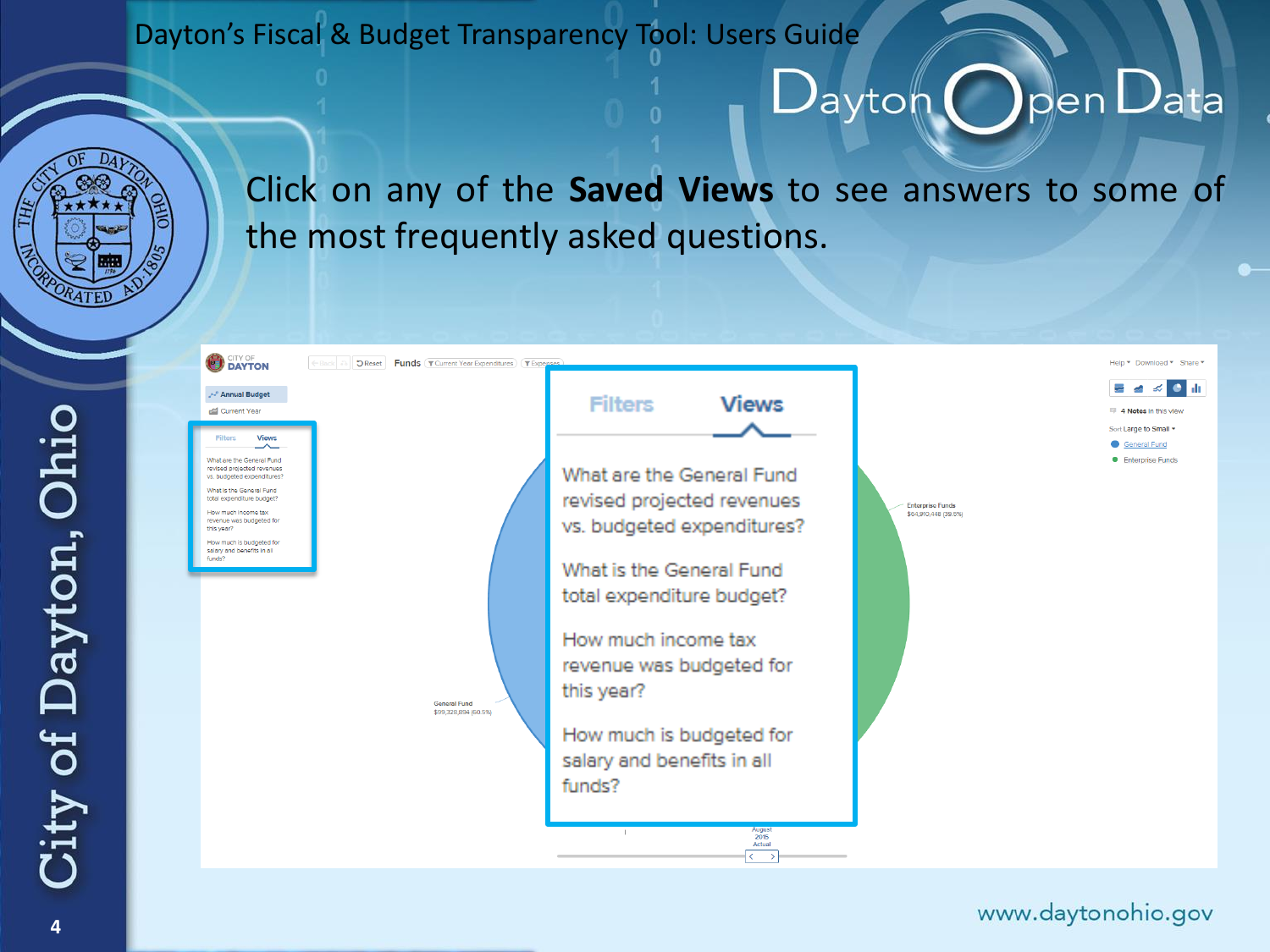## $D$ ayton (Den  $D$ ata



Use the various **Filters** on the left panel to build the view you want and understand the data in different ways.



#### www.daytonohio.gov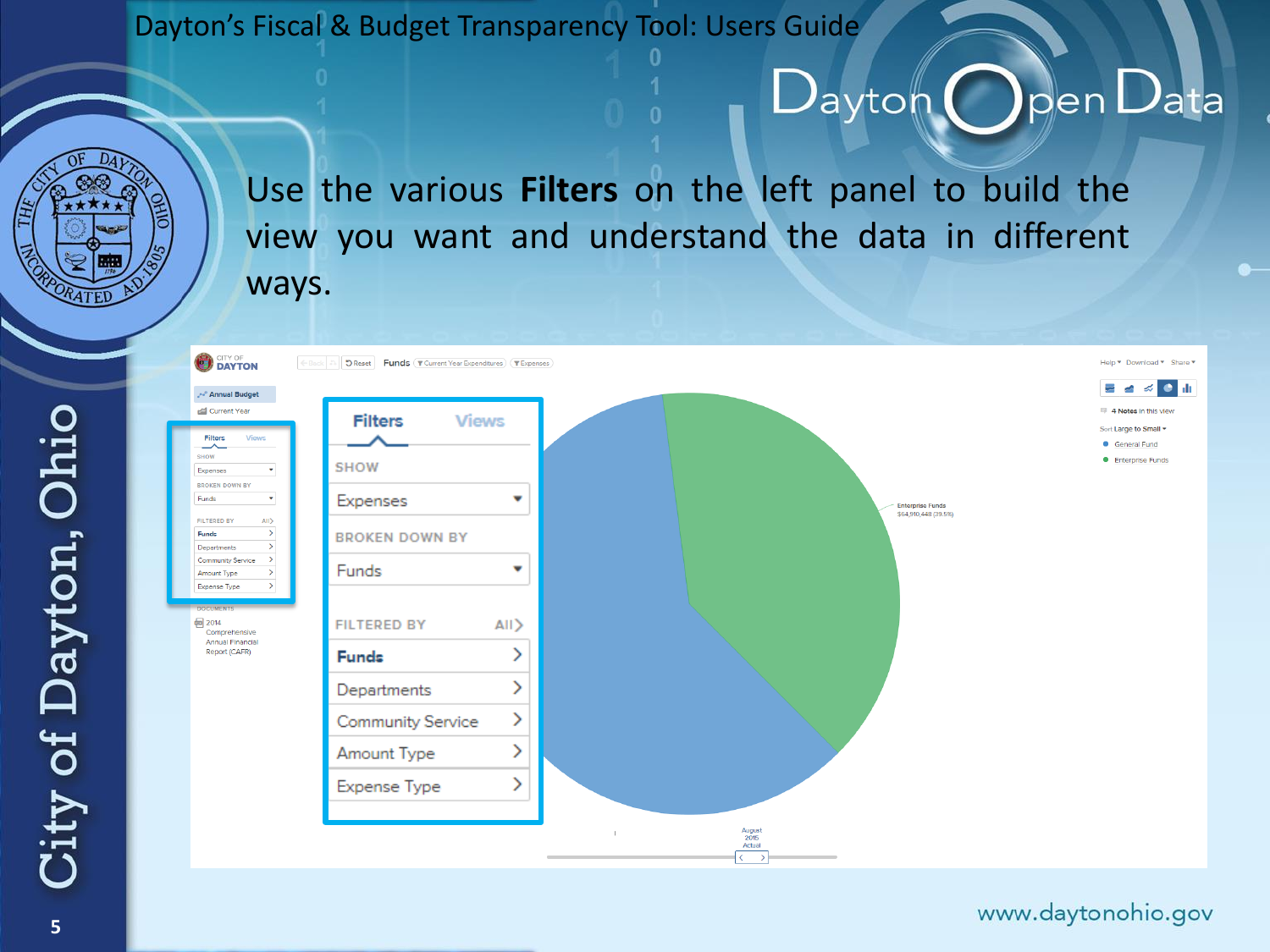

The **Show drop-down** allows you to see the data that is of most interest to you.

 $D$ ayton (Dpen Data



City of Dayton, Ohio **6**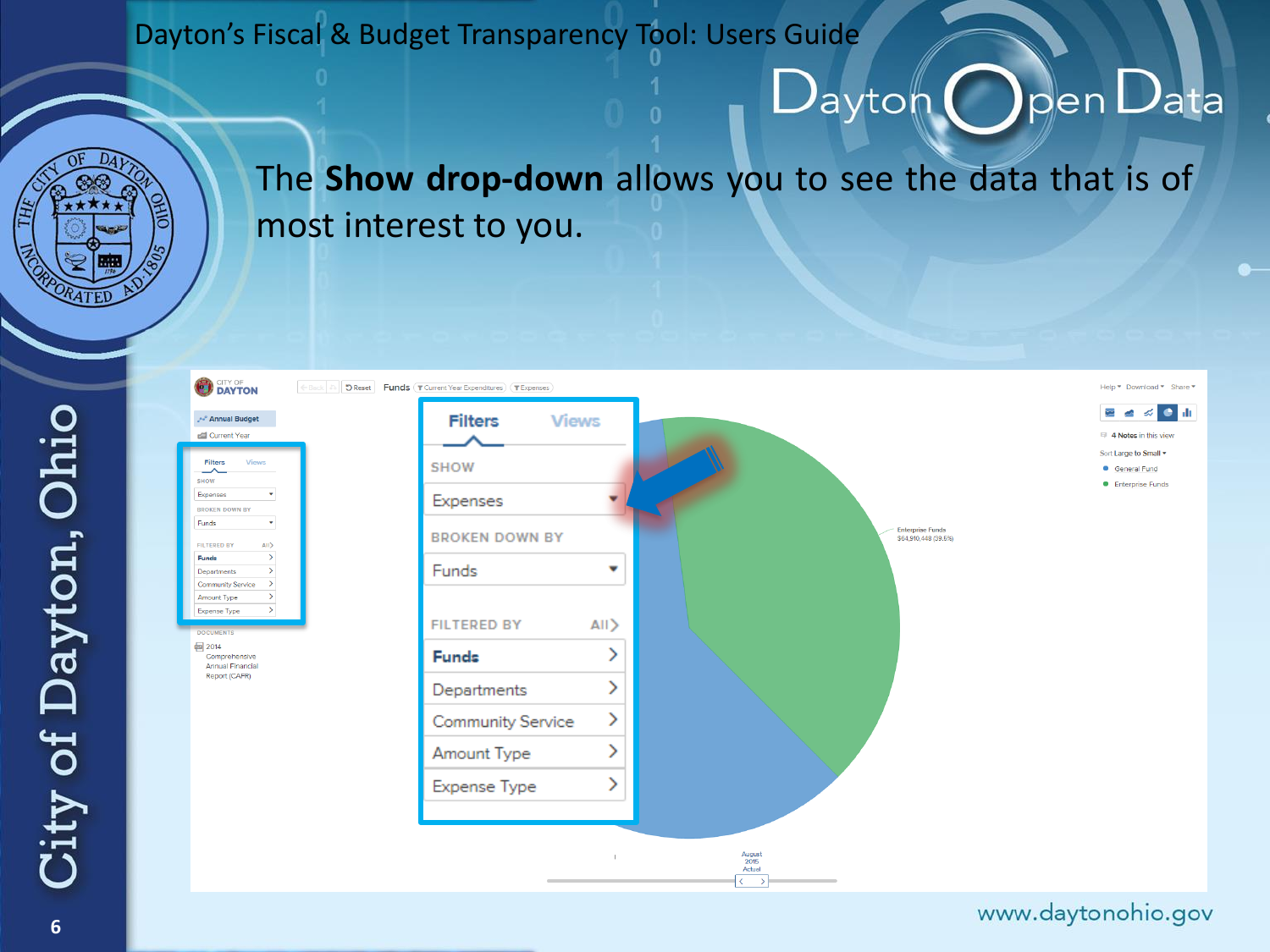The **Broken Down By drop-down** allows you to specify the category you would like the data to be organized by in your view.



#### www.daytonohio.gov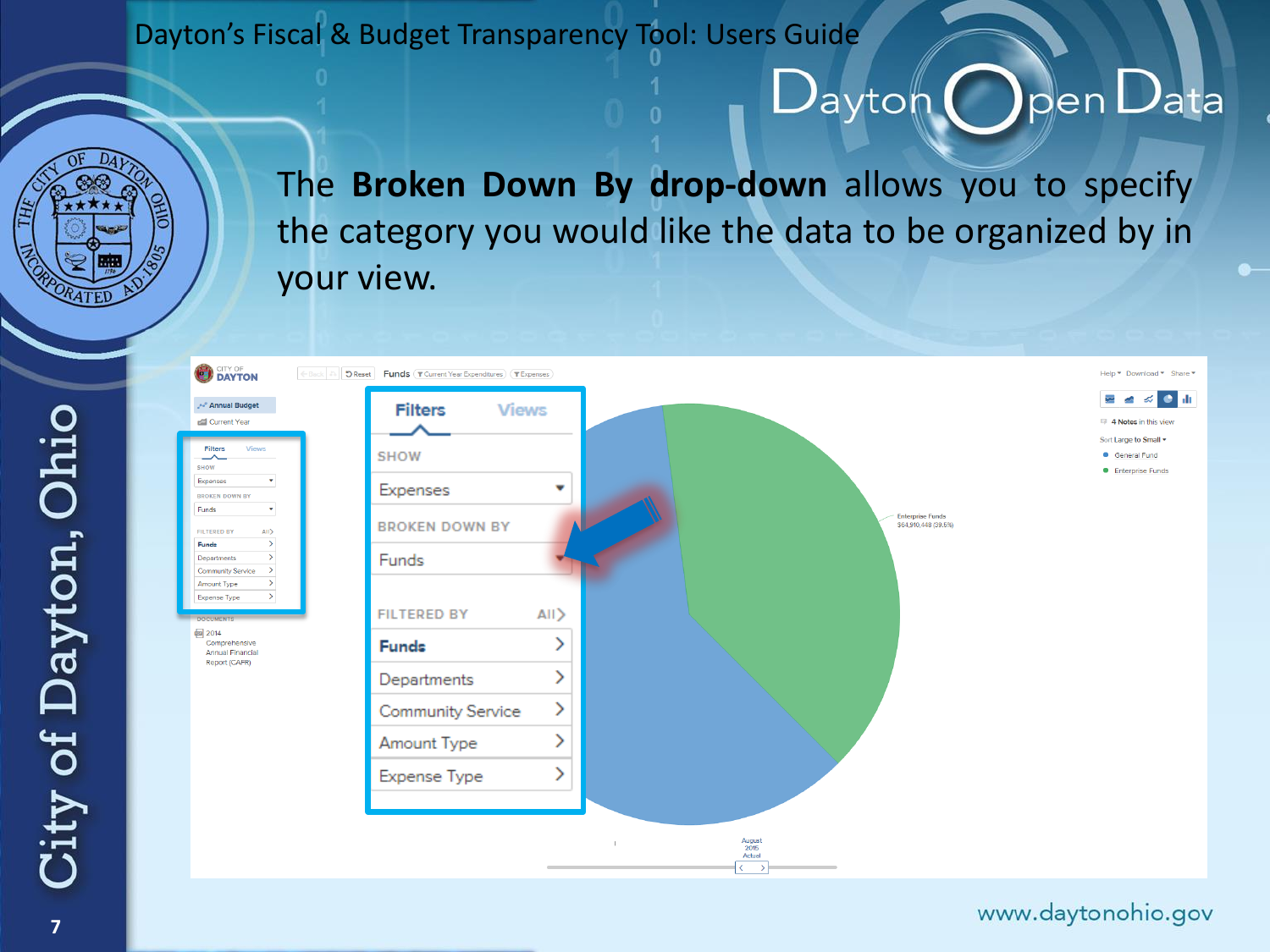

 $\times$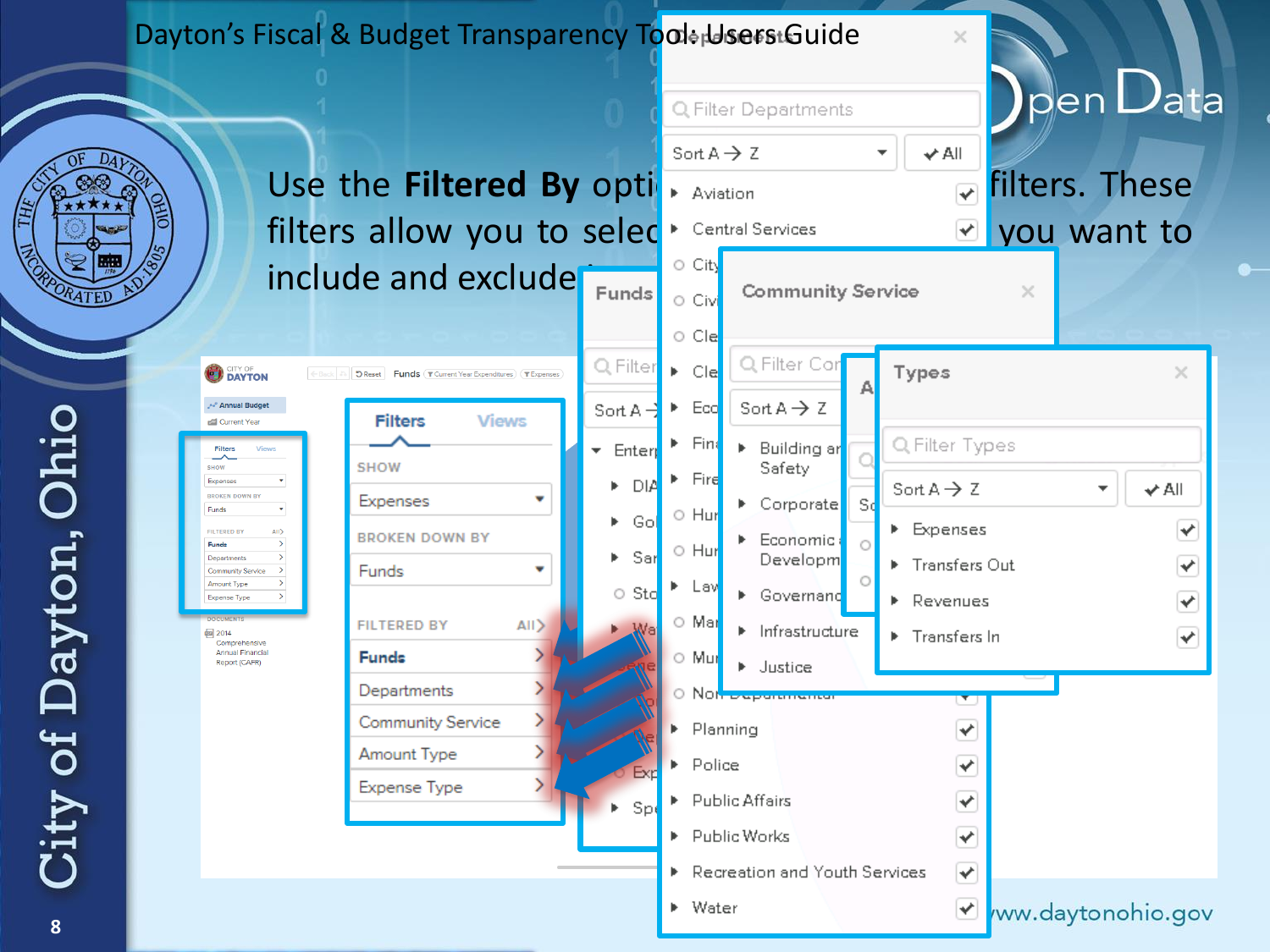

### Use the **Search** function within each filter to find

|                                      |                         | some                                       |  |
|--------------------------------------|-------------------------|--------------------------------------------|--|
| <b>CITY OF</b><br><b>DAYTON</b><br>嶐 |                         | Funds                                      |  |
| Annual Budget                        |                         | Q Filter Funds                             |  |
| Current Year                         |                         | Sort $A \rightarrow Z$<br>Enterprise Funds |  |
| <b>Filters</b><br><b>Views</b>       |                         | General Fund                               |  |
| <b>SHOW</b>                          |                         |                                            |  |
| <b>Expenses</b>                      |                         |                                            |  |
| <b>BROKEN DOWN BY</b>                |                         |                                            |  |
| <b>Funds</b>                         |                         |                                            |  |
| <b>FILTERED RY</b>                   | All <sup>&gt;</sup>     |                                            |  |
| Funds                                | $\overline{\mathsf{x}}$ |                                            |  |
| Departments                          | ×                       |                                            |  |
| <b>Community Service</b>             | >                       |                                            |  |

Expense Type  $\rightarrow$ **DOCUMENTS** 图 2014

Amount Type

| Comprehensive    |  |
|------------------|--|
| Annual Financial |  |
| Report (CAFR)    |  |

| sometl                                                     | CITY OF<br>Œ<br><b>DAYTON</b>            | Funds                       | ×                         | Departments                                 |                           |                                                           |
|------------------------------------------------------------|------------------------------------------|-----------------------------|---------------------------|---------------------------------------------|---------------------------|-----------------------------------------------------------|
|                                                            |                                          | Q Filter Funds              |                           | Q Filter Departments                        |                           |                                                           |
|                                                            | Annual Budget                            | Sort $A \rightarrow Z$<br>٠ | $\blacktriangleright$ All | Sort $A \rightarrow Z$                      | $\blacktriangleright$ All |                                                           |
| Funds<br>Q Filter Funds                                    | Current Year                             | <b>Enterprise Funds</b>     | ✔                         | Aviation                                    | ✔                         | Help * Download * Share *<br>$\bullet$ in<br>×<br>≼<br>a. |
| $Sort A \rightarrow Z$<br>Enterprise Funds<br>General Fund | <b>Views</b><br><b>Filters</b>           | General Fund                | ✔                         | Central Services<br>O City Manager's Office | ✔<br>✔                    | <b>甲 4 Notes in this view</b><br>Sort Large to Small .    |
|                                                            | <b>SHOW</b>                              |                             |                           | O Civil Service Board                       | ᢦ                         | General Fund<br><b>Enterprise Funds</b>                   |
| $\mathbf{v}$                                               | <b>Expenses</b>                          |                             |                           | O Clerk of Commission                       | ✔                         |                                                           |
| $\bar{\mathbf{v}}$<br>All                                  | <b>BROKEN DOWN BY</b>                    |                             |                           | Clerk of Courts                             | ✔                         |                                                           |
| $\frac{x}{x}$                                              | Funds<br>-                               |                             |                           | Economic Development                        | ✔                         |                                                           |
| $\frac{1}{2}$                                              |                                          |                             |                           | Finance                                     | ᢦ                         |                                                           |
| $\rightarrow$                                              | <b>FILTERED BY</b><br>All                |                             |                           | $\triangleright$ Fire                       | ✔                         |                                                           |
|                                                            | <b>Funds</b><br>$\times$                 |                             |                           | O Human Relations Council                   | ᢦ                         |                                                           |
|                                                            | ×<br>Departments                         |                             |                           | O Human Resources                           | ᢦ                         |                                                           |
|                                                            | ⋋<br>Community Service                   |                             |                           | $\blacktriangleright$ Law                   | ᢦ                         |                                                           |
|                                                            | ⋗<br>Amount Type                         |                             |                           | O Management and Budget                     | ✔                         |                                                           |
|                                                            | ><br>Expense Type                        |                             |                           | O Municipal Court                           | ✔                         |                                                           |
|                                                            |                                          |                             |                           | O Non-Departmental                          | ✔                         |                                                           |
|                                                            | <b>DOCUMENTS</b>                         |                             |                           | Planning                                    | ✔                         |                                                           |
|                                                            | 画 2014                                   |                             |                           | Police                                      | ✔                         |                                                           |
|                                                            | Comprehensive<br><b>Annual Financial</b> |                             |                           | Public Affairs                              | ✔                         |                                                           |
|                                                            | Report (CAFR)                            |                             |                           | Public Works                                | ✔                         |                                                           |
|                                                            |                                          |                             |                           | Recreation and Youth Services               | ✔                         |                                                           |
|                                                            |                                          |                             |                           | $\triangleright$ Water                      | ✔                         |                                                           |
|                                                            |                                          |                             |                           |                                             |                           | laytonohio.gov                                            |

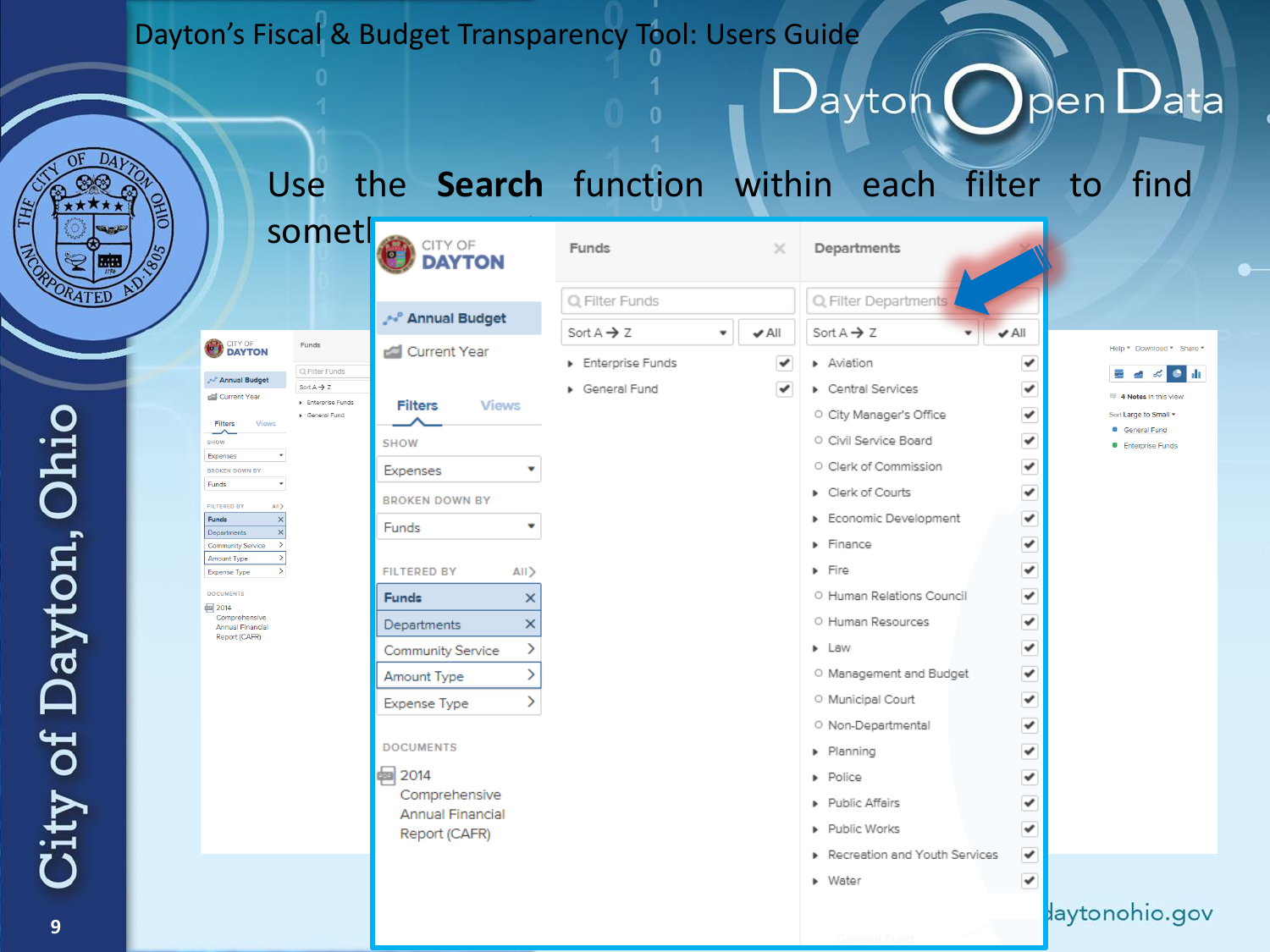

There are **five different types of visual graphs** you can view: Stacked percentage graph, Stacked line graph, Line graph, Pie chart and Bar chart.



#### www.daytonohio.gov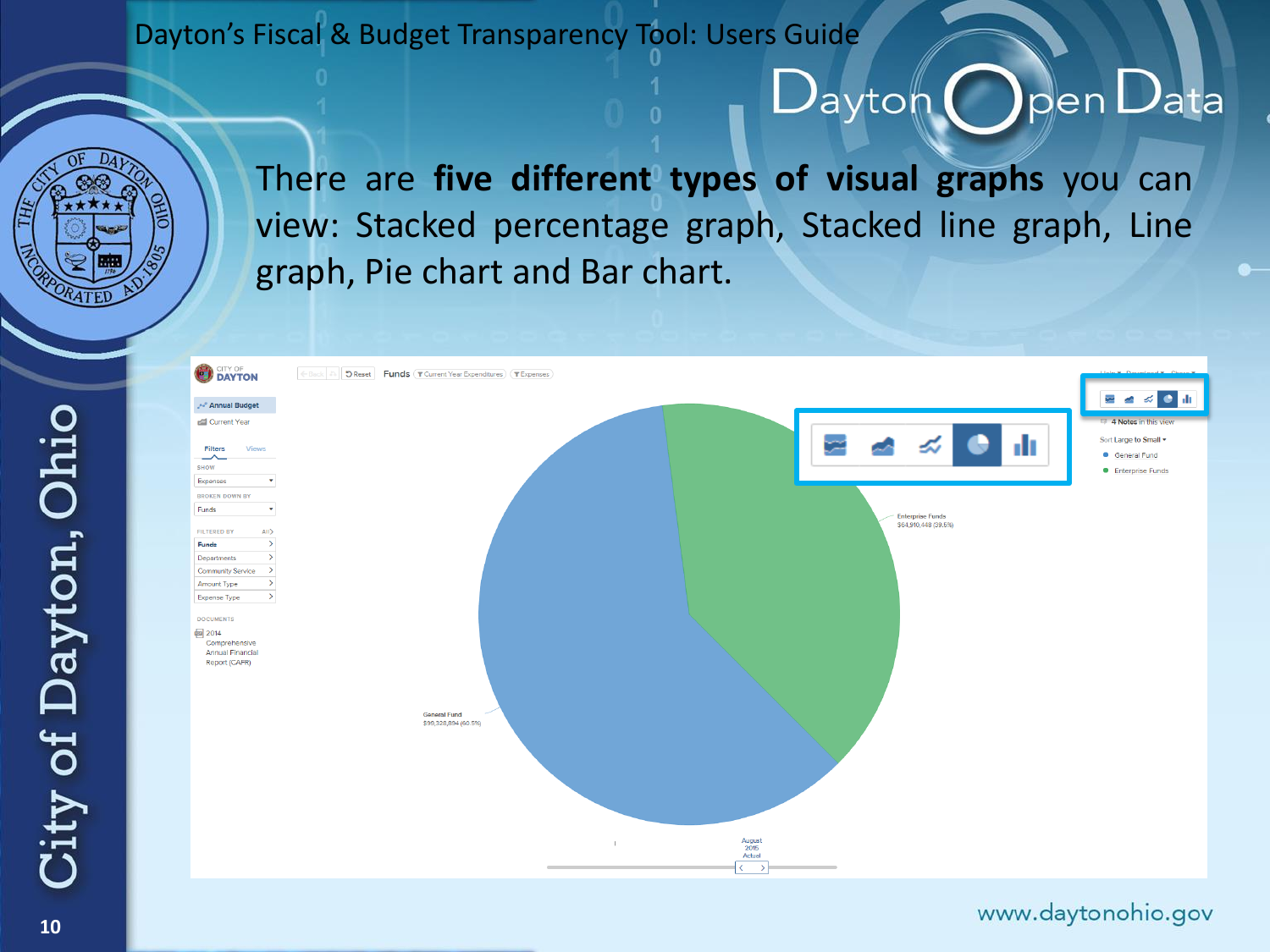#### By scrolling down the page you will find the accompanying **Data Table**. Annual Budget Holn Y Dougload Y Sharp Y ← Back **A** D Reset Funds (T Current Year Expenditures) (T Expenses Current Year Filters of Dayton, Ohio **SHOW** Expenses **BROKEN DOWN BY** Funds **FILTERED BY** ALL<sup>4</sup> Funds Departments **Community Service** Amount Type Expense Type **General Fund** \$99,328,894 (60.5%) **DOCUMENTS** 2014 Comprehensive Annual Financial Report (CAFR) August<br>2015<br>Actual Expand All 2015 Budget August 2015 Actual

| <b>Expand All</b>  | 2015 Budget   | August 2015 Actual |
|--------------------|---------------|--------------------|
| General Fund       | \$160,914,300 | \$99,328,894       |
| ▶ Enterprise Funds | 117,038,800   | 64,910,448         |
| Total              | \$277,953,100 | \$164,239,342      |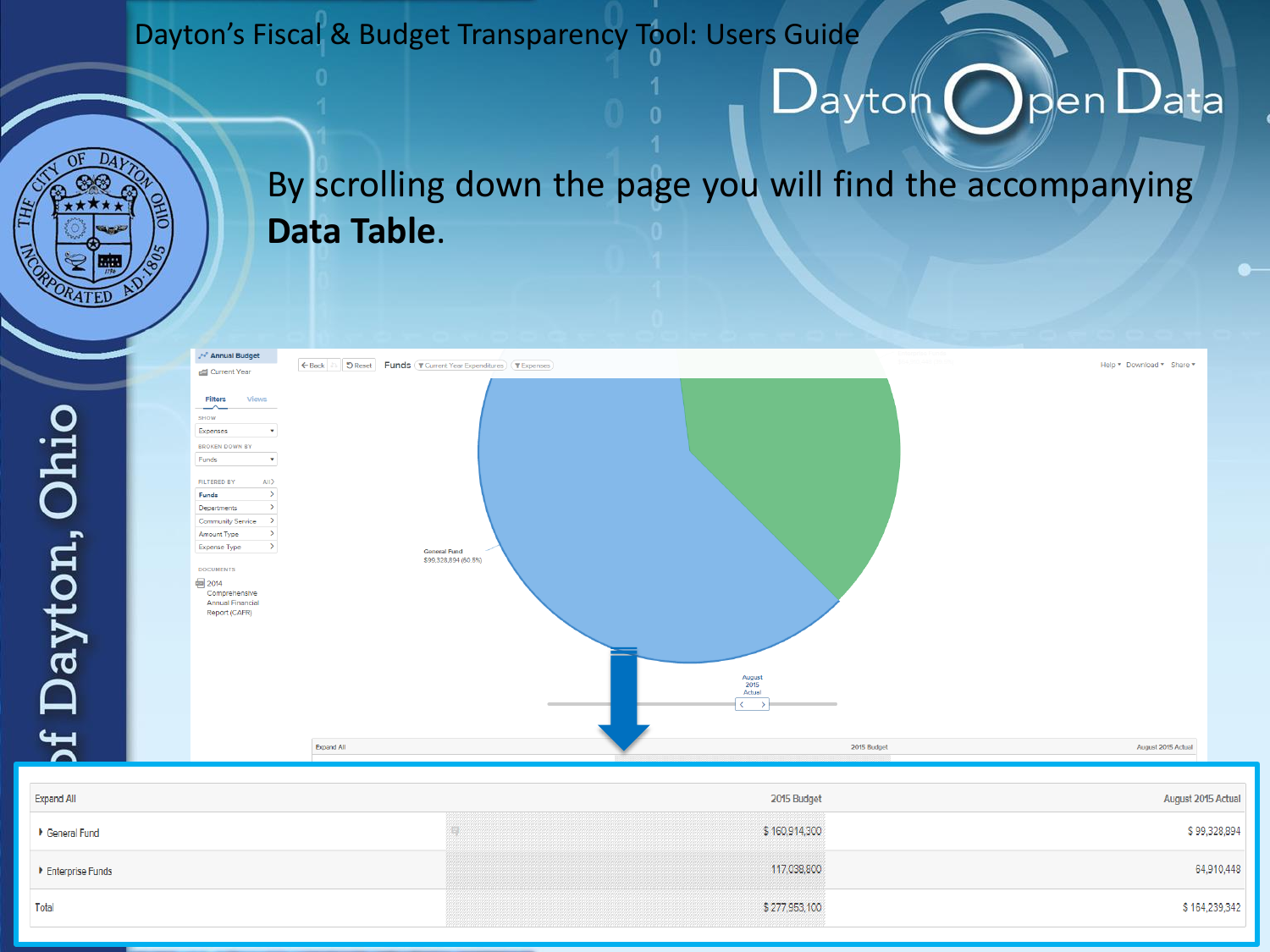

In the Current Year report use the **Fiscal Year Though** drop-down or the **sliding bar** to specify the period you would like the month end data to be displayed in your view.



#### www.daytonohio.gov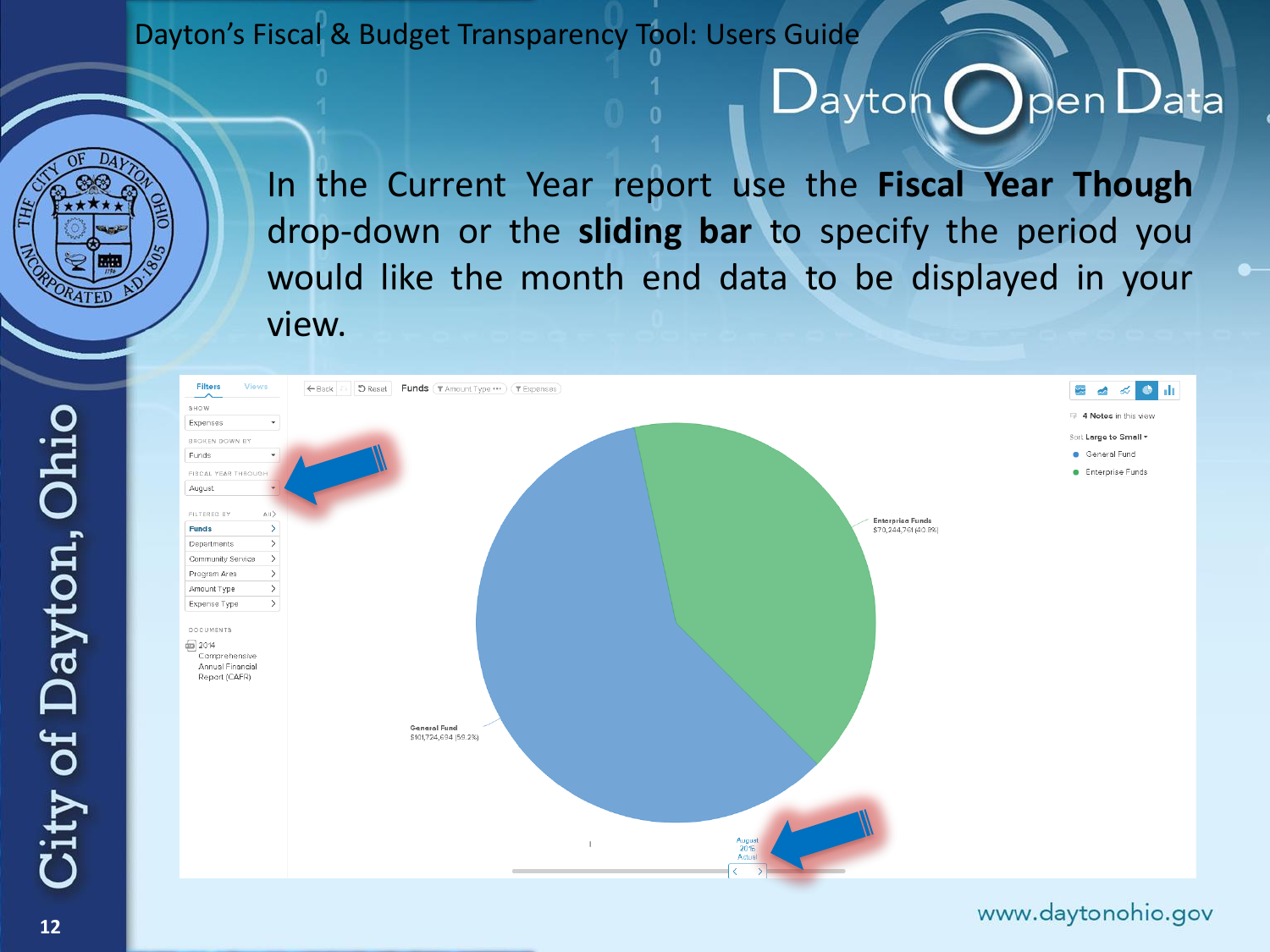

We've added the most recent Comprehensive Annual Financial Report in the **documents** section so that you can download it directly from the report.



#### www.daytonohio.gov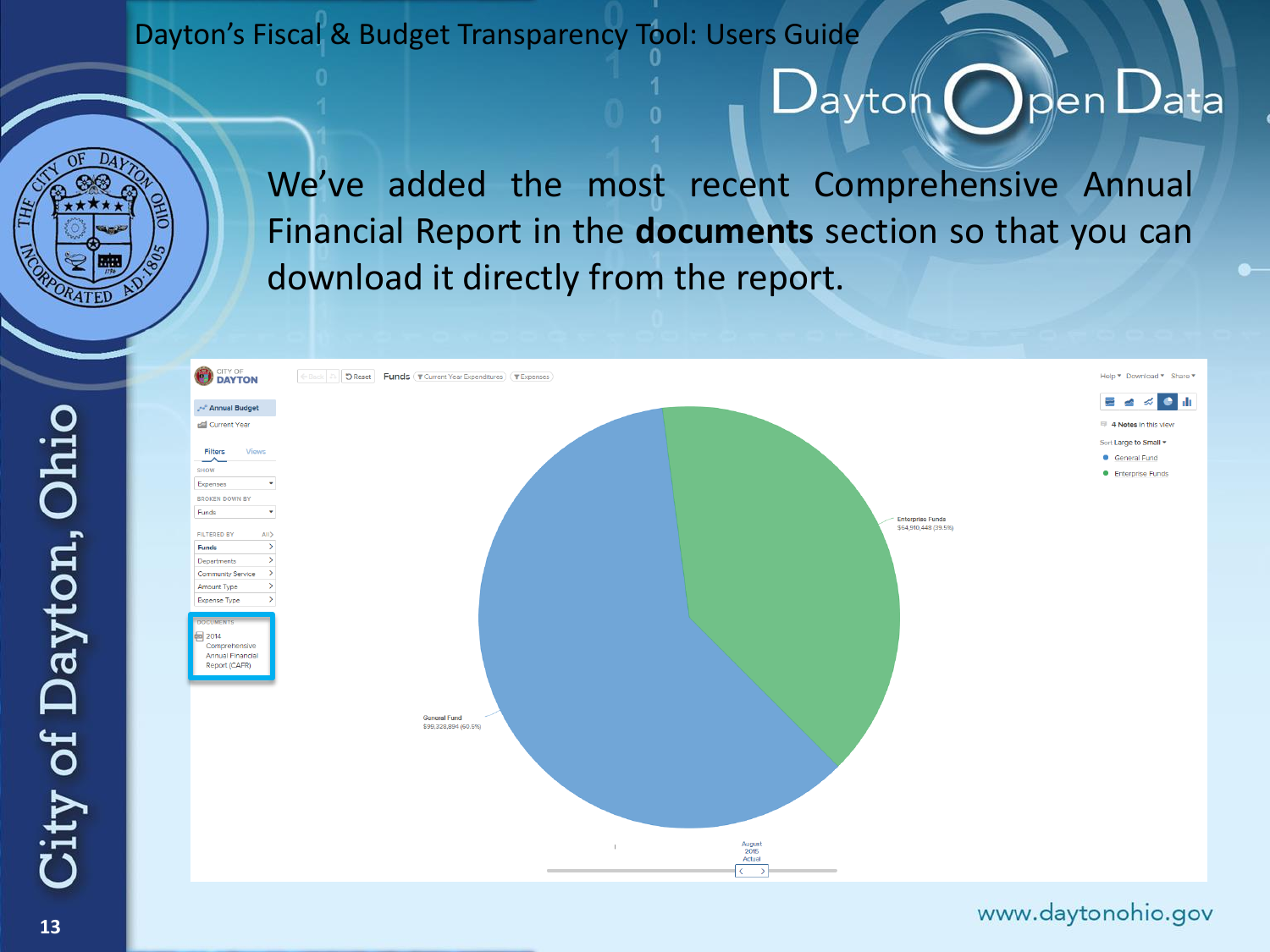Use the help drop-down to either: view a short **How-To Guide** with further tips on navigating or **Contact** the administrators of our site to provide feedback and ask questions.



#### www.daytonohio.gov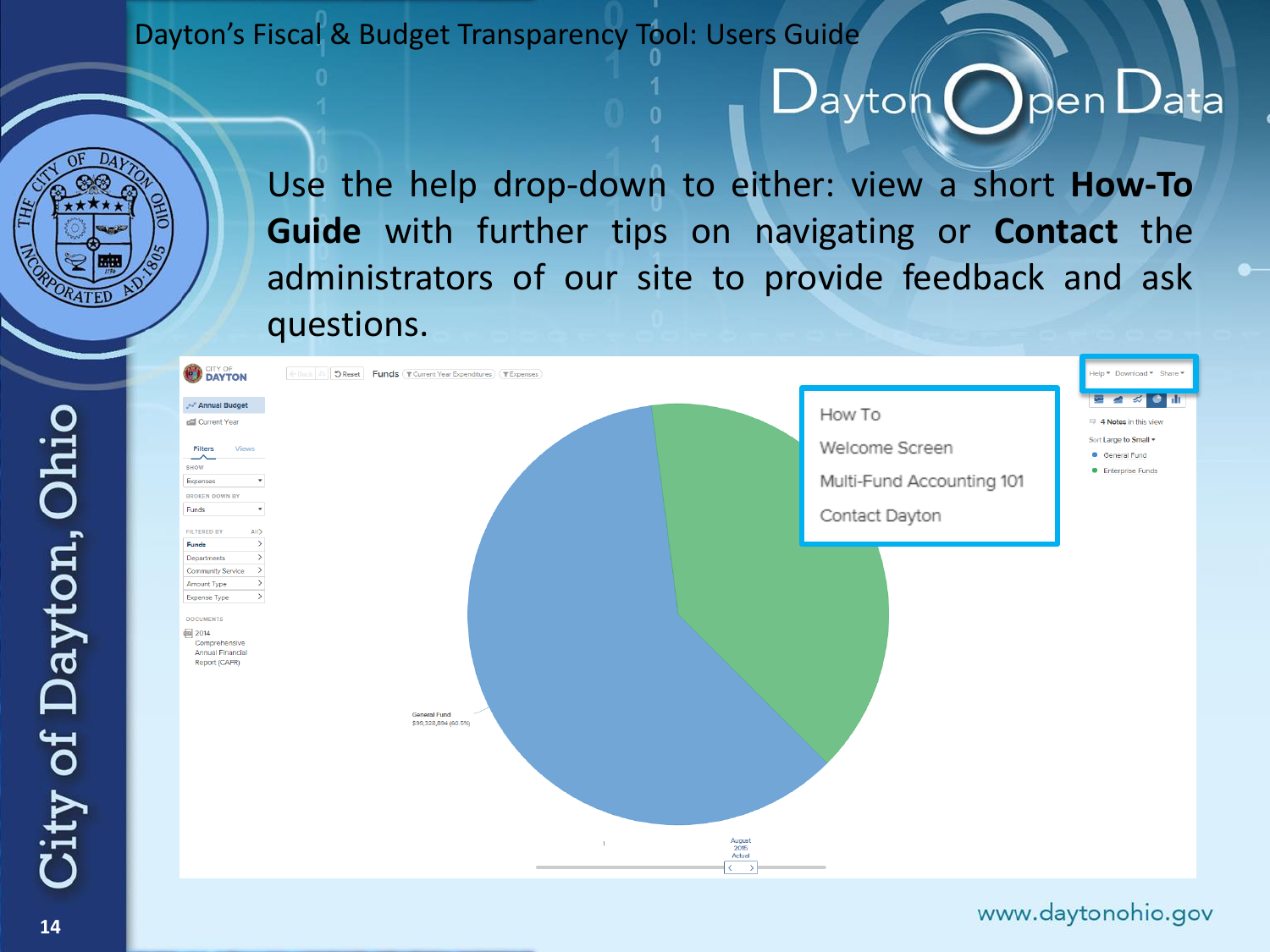

## The **download** drop-down allows you to download the customized graph or table directly to your computer.



#### www.daytonohio.gov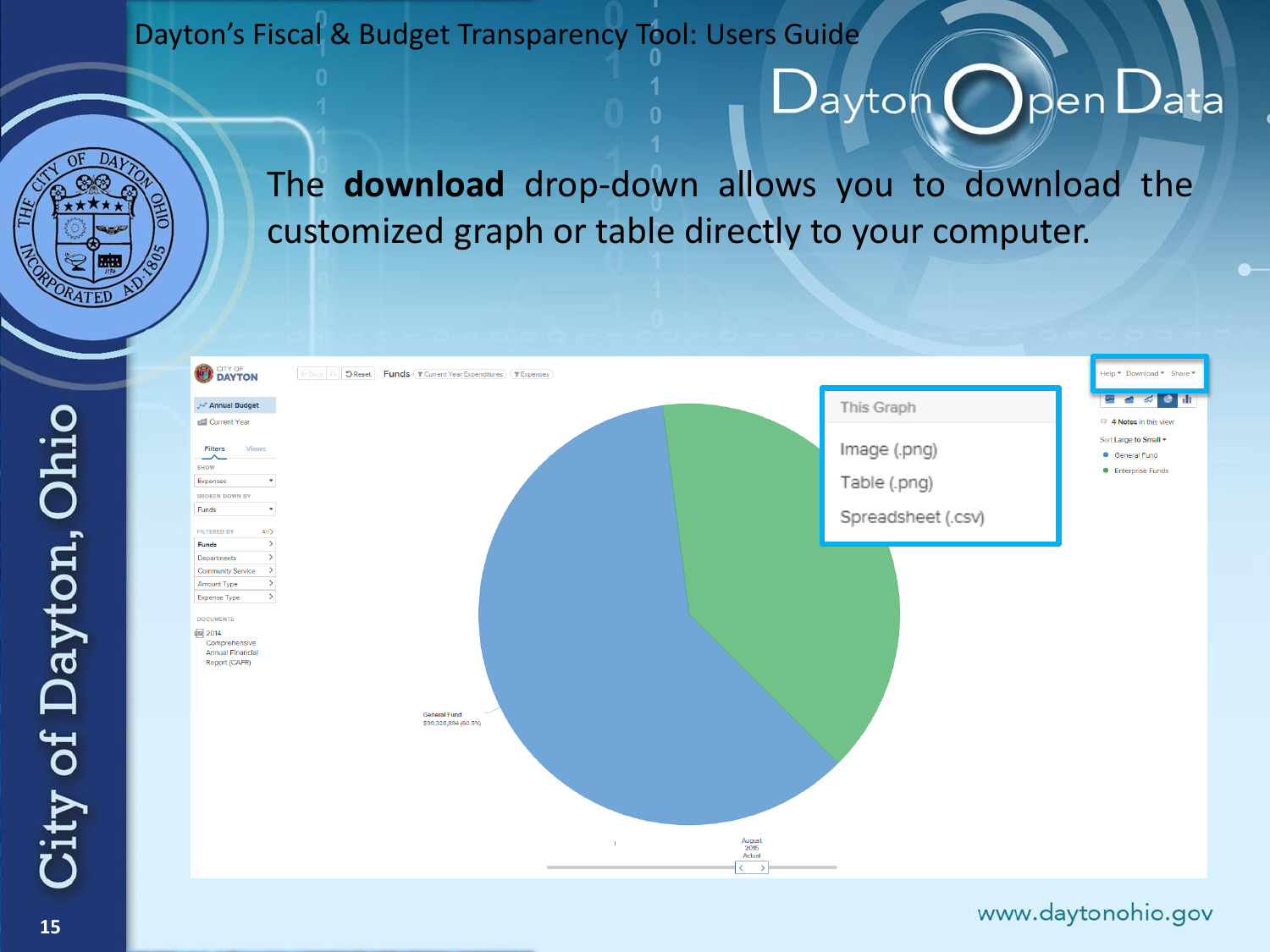

### Use the **Share** drop-down to share your customized graph through social media or through email.



#### www.daytonohio.gov